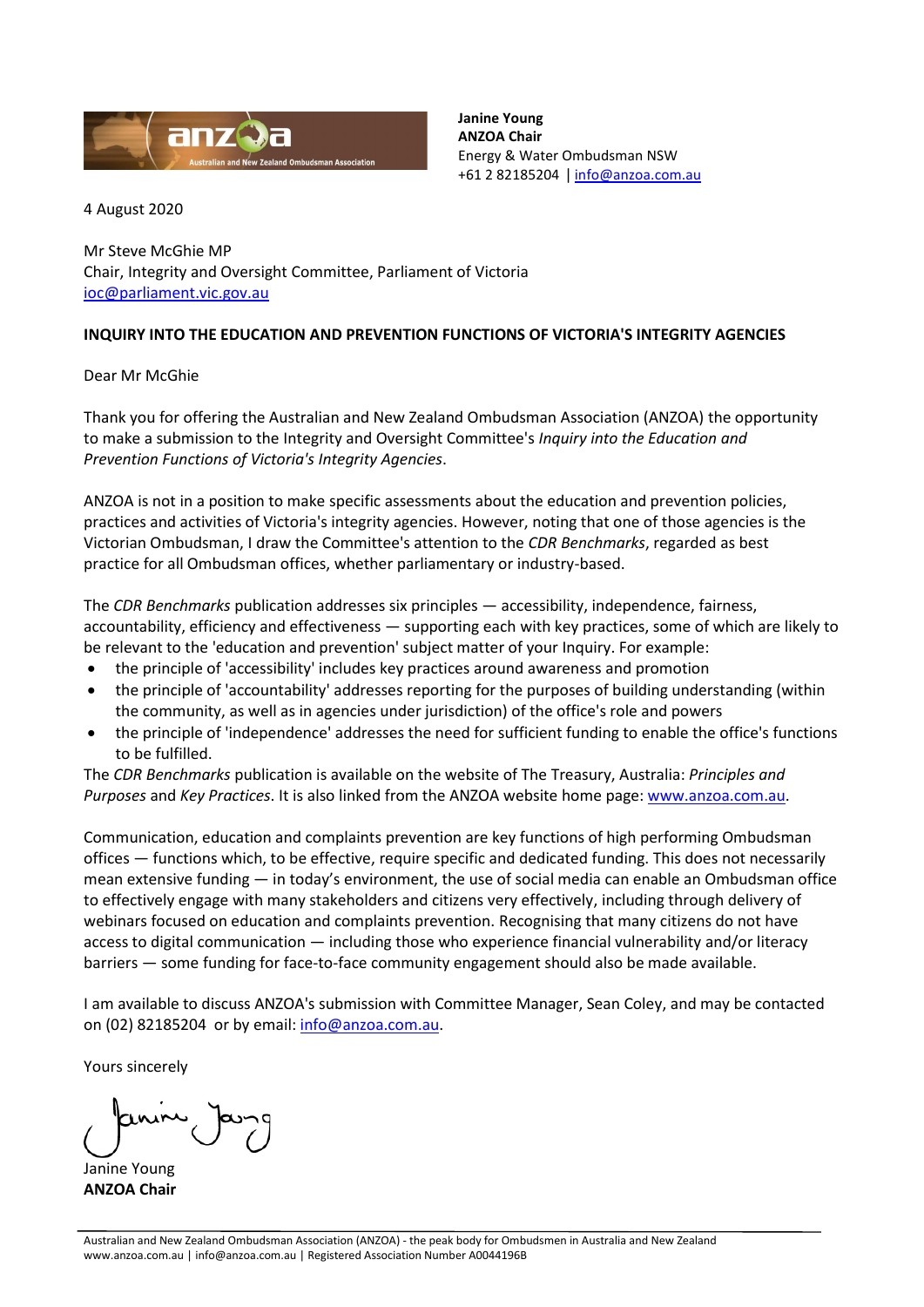## **PARLIAMENT OF VICTORIA**

**Integrity and Oversight Committee** 



10 July 2020

Ms Janine Young Chair The Australia and New Zealand Ombudsman Association info@anzoa.com.au

Dear Ms Young

## **Re: Invitation to make a submission to the Inquiry into the Education and Prevention Functions of Victoria's Integrity Agencies**

The Integrity and Oversight Committee of the Parliament of Victoria monitors and reviews the performance of the Independent Broad-based Anti-corruption Commission, the Office of the Victorian Information Commissioner, the Victorian Inspectorate and the Victorian Ombudsman. Each of these agencies has a role to play in helping Victoria's public sector prevent, or identify and address, corruption and other misconduct.

Noting the importance of education and prevention initiatives in reducing corruption and other misconduct in the Victorian public sector, the Committee has commenced a self-referenced Inquiry into the Education and Prevention Functions of Victoria's Integrity Agencies ('the Inquiry').

The terms of reference for the Inquiry are as follows:

That the Integrity and Oversight Committee inquire into and report to the Parliament, no later than **30 March 2021**, on:

- (1) The Victorian legislative framework with regard to the education and prevention functions of the Independent Broad-based Anti-corruption Commission (IBAC), the Office of the Victorian Information Commissioner (OVIC), the Victorian Inspectorate (VI) and the Victorian Ombudsman (VO).
- (2) The current policies, practices and activities of IBAC, OVIC, the VI and the VO regarding the exercise of their education and prevention functions––including their application to the integrity agencies themselves, public sector bodies and the Victorian community.
- (3) Best practice with respect to integrity agencies' education about, and prevention of, corruption and other misconduct, drawing on interstate and international experience.
- (4) Whether the exercise by IBAC, OVIC, the VI and the VO of their education and prevention functions throughout Victoria meets best practice.
- (5) What improvements can be made to integrity agency education and prevention functions and their exercise by IBAC, OVIC, the VI and the VO.

The Committee would be interested to hear about the experiences, views, concerns or knowledge of your organisation in relation to the terms of reference.

The Committee is especially interested in receiving your response to the following themes: